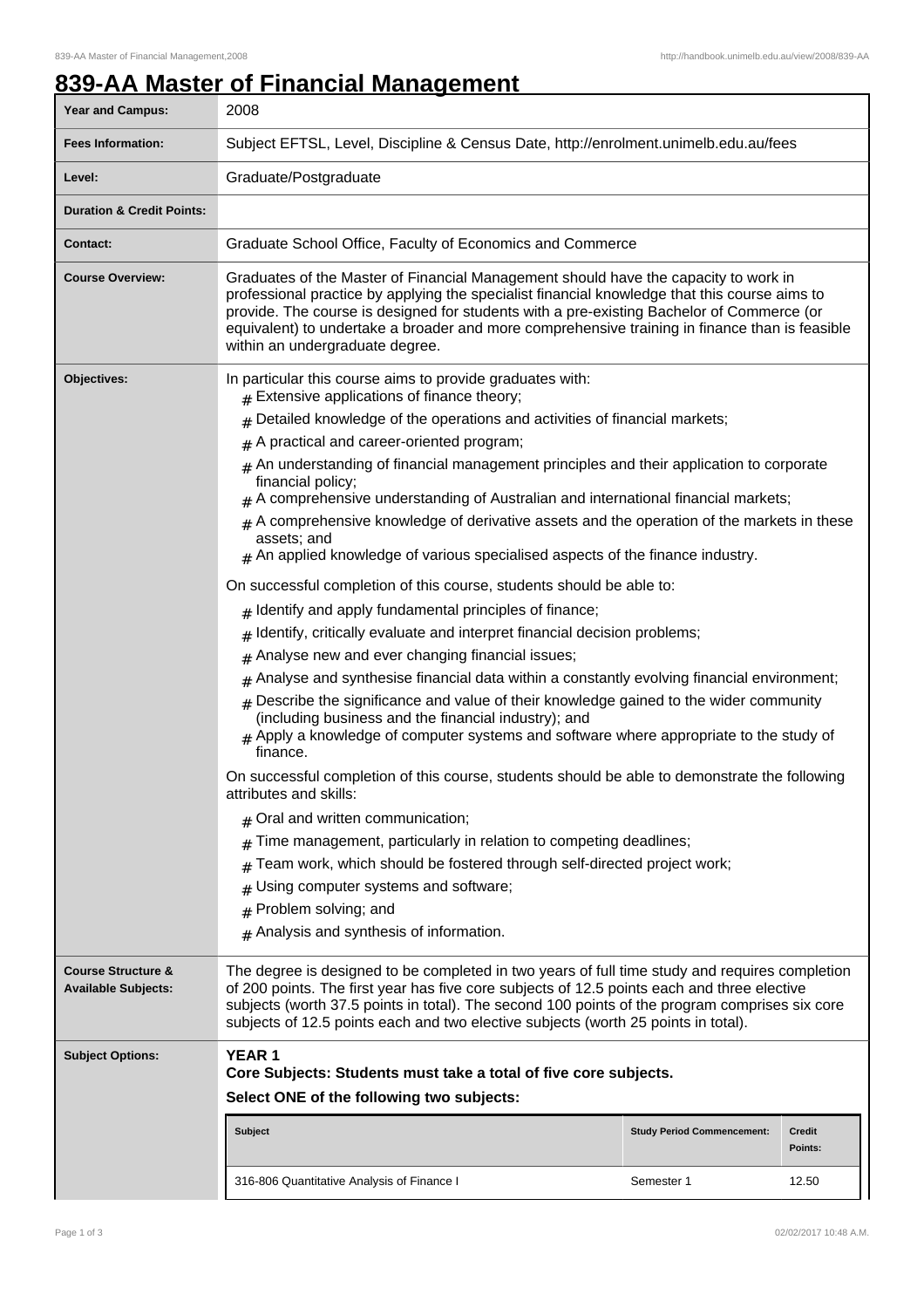| 316-449 Financial Econometrics                                                                                                                                                                                                                                                                                                                                                                                                                                                                                                                                                                                                                                                             | Semester 2                        | 12.50                    |  |  |  |  |
|--------------------------------------------------------------------------------------------------------------------------------------------------------------------------------------------------------------------------------------------------------------------------------------------------------------------------------------------------------------------------------------------------------------------------------------------------------------------------------------------------------------------------------------------------------------------------------------------------------------------------------------------------------------------------------------------|-----------------------------------|--------------------------|--|--|--|--|
| Select ONE of the two following subjects:                                                                                                                                                                                                                                                                                                                                                                                                                                                                                                                                                                                                                                                  |                                   |                          |  |  |  |  |
| Subject                                                                                                                                                                                                                                                                                                                                                                                                                                                                                                                                                                                                                                                                                    | <b>Study Period Commencement:</b> | <b>Credit</b><br>Points: |  |  |  |  |
| 306-660 Accounting for Decision Making                                                                                                                                                                                                                                                                                                                                                                                                                                                                                                                                                                                                                                                     | Semester 1, Semester 2,<br>Summer | 12.50                    |  |  |  |  |
| 306-610 Financial Statement Analysis                                                                                                                                                                                                                                                                                                                                                                                                                                                                                                                                                                                                                                                       | Semester 1                        | 12.50                    |  |  |  |  |
| Select ALL of the following three subjects:                                                                                                                                                                                                                                                                                                                                                                                                                                                                                                                                                                                                                                                |                                   |                          |  |  |  |  |
| <b>Subject</b>                                                                                                                                                                                                                                                                                                                                                                                                                                                                                                                                                                                                                                                                             | <b>Study Period Commencement:</b> | Credit<br>Points:        |  |  |  |  |
| 316-807 Economics of Finance                                                                                                                                                                                                                                                                                                                                                                                                                                                                                                                                                                                                                                                               | Semester 2                        | 12.50                    |  |  |  |  |
| 333-810 Financial Spreadsheeting                                                                                                                                                                                                                                                                                                                                                                                                                                                                                                                                                                                                                                                           | Semester 2                        | 12.50                    |  |  |  |  |
| 333-816 Financial Markets and Instruments                                                                                                                                                                                                                                                                                                                                                                                                                                                                                                                                                                                                                                                  | Semester 1                        | 12.50                    |  |  |  |  |
| Select three electives subjects from:                                                                                                                                                                                                                                                                                                                                                                                                                                                                                                                                                                                                                                                      |                                   |                          |  |  |  |  |
| <b>Subject</b>                                                                                                                                                                                                                                                                                                                                                                                                                                                                                                                                                                                                                                                                             | <b>Study Period Commencement:</b> | <b>Credit</b><br>Points: |  |  |  |  |
| 333-811 Treasury Management                                                                                                                                                                                                                                                                                                                                                                                                                                                                                                                                                                                                                                                                | Semester 2                        | 12.50                    |  |  |  |  |
| 333-815 Fundamentals of Portfolio Management                                                                                                                                                                                                                                                                                                                                                                                                                                                                                                                                                                                                                                               | Semester 2                        | 12.50                    |  |  |  |  |
| 333-635 Public Sector Financial Management                                                                                                                                                                                                                                                                                                                                                                                                                                                                                                                                                                                                                                                 | Semester 2                        | 12.50                    |  |  |  |  |
| 333-819 Project Finance                                                                                                                                                                                                                                                                                                                                                                                                                                                                                                                                                                                                                                                                    | Semester 1                        | 12.50                    |  |  |  |  |
| 333-820 Property Investment, Development Finance                                                                                                                                                                                                                                                                                                                                                                                                                                                                                                                                                                                                                                           | Semester 1                        | 12.50                    |  |  |  |  |
| Other fourth year (level four), Masters (level six) or Postgraduate Diploma (level eight) subjects<br>as approved by the Academic Director of the program.<br>Please Note<br>If 333-301 Investments and 333-302 Corporate Finance or equivalent subjects have not<br>previously been taken, these must be included in the course of study (and preferably taken in<br>the first semester).<br>No more than 25 points (usually two subjects of 12.5 points each) can be chosen from subjects<br>at third year (level three) and are subject to the approval of the Academic Director of the<br>program.<br><b>YEAR 2</b><br>Core Subjects: Students must take all six core Year 2 subjects: |                                   |                          |  |  |  |  |
| <b>Subject</b>                                                                                                                                                                                                                                                                                                                                                                                                                                                                                                                                                                                                                                                                             | <b>Study Period Commencement:</b> | Credit                   |  |  |  |  |
|                                                                                                                                                                                                                                                                                                                                                                                                                                                                                                                                                                                                                                                                                            |                                   | Points:                  |  |  |  |  |
| 333-630 Derivative Securities                                                                                                                                                                                                                                                                                                                                                                                                                                                                                                                                                                                                                                                              | Semester 1, Semester 2            | 12.50                    |  |  |  |  |
| 333-631 Mergers and Value Enhancing Strategies                                                                                                                                                                                                                                                                                                                                                                                                                                                                                                                                                                                                                                             | Semester 1, Semester 2            | 12.50                    |  |  |  |  |
| 333-615 International Business Finance                                                                                                                                                                                                                                                                                                                                                                                                                                                                                                                                                                                                                                                     | Semester 2                        | 12.50                    |  |  |  |  |
| 333-632 Case Studies in Finance                                                                                                                                                                                                                                                                                                                                                                                                                                                                                                                                                                                                                                                            | Semester 2                        | 12.50                    |  |  |  |  |
| 316-633 Quantitative Analysis of Finance II                                                                                                                                                                                                                                                                                                                                                                                                                                                                                                                                                                                                                                                | Semester 1                        | 12.50                    |  |  |  |  |
| 325-664 Strategic Management                                                                                                                                                                                                                                                                                                                                                                                                                                                                                                                                                                                                                                                               | Semester 1, Semester 2            | 12.50                    |  |  |  |  |
| <b>Elective Subjects:</b><br>Select elective subjects worth 25 points from:                                                                                                                                                                                                                                                                                                                                                                                                                                                                                                                                                                                                                |                                   |                          |  |  |  |  |
| <b>Subject</b>                                                                                                                                                                                                                                                                                                                                                                                                                                                                                                                                                                                                                                                                             | <b>Study Period Commencement:</b> | <b>Credit</b><br>Points: |  |  |  |  |